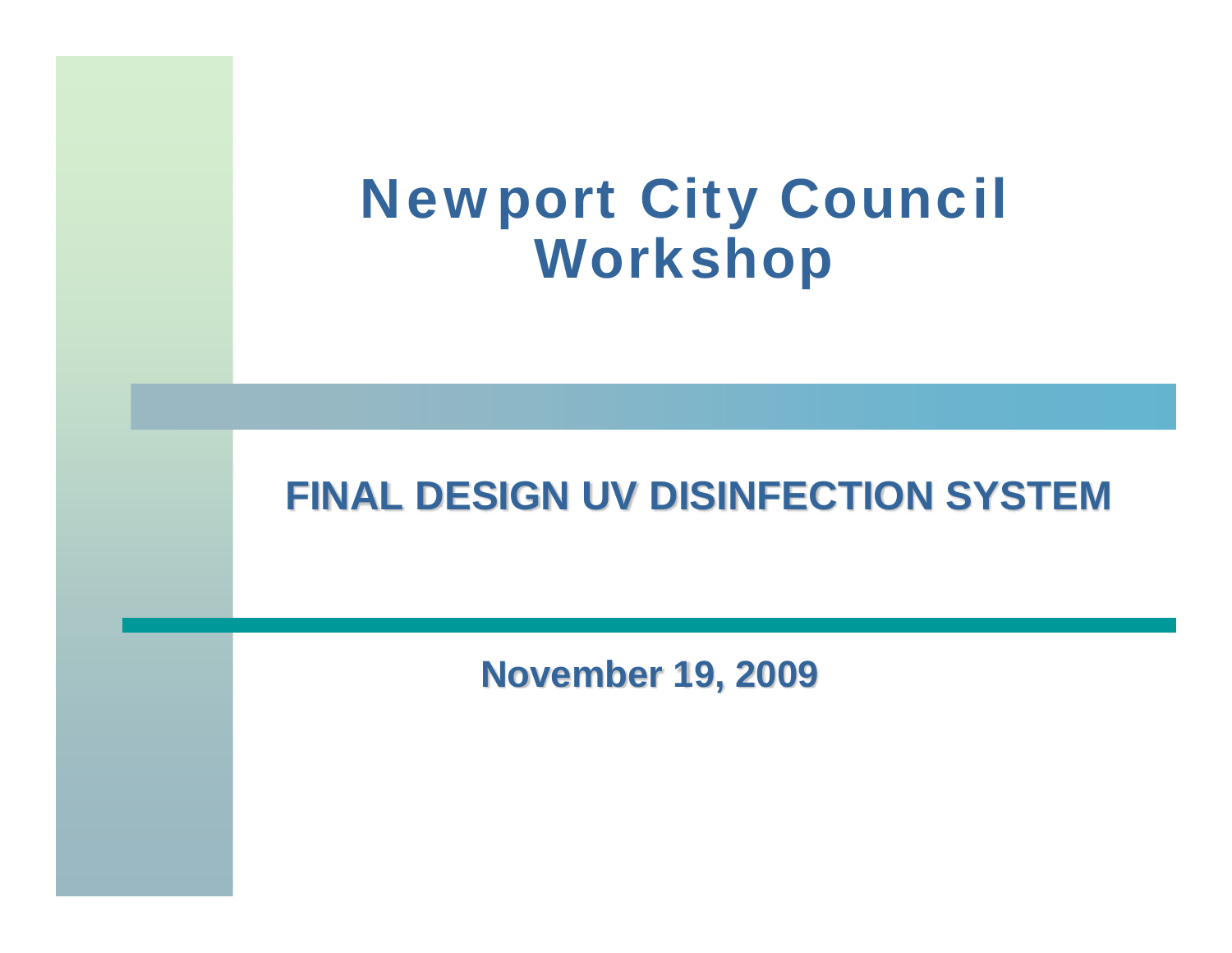### Project History

#### **September 2006 - April 2007: Dam and Moat Study**

- $\mathcal{L}_{\mathcal{A}}$ Studied Constructed Wetlands, Infiltration, Sand Filtration, Bioretention, Street-edge Alternatives, Catch Basin Inserts
- Recommended UV Disinfection
- Council Workshop on April 18, 2007
- **September - October 2007 – Pilot Study of UV System**
	- Demonstrated that UV will successfully treat Moat discharge

#### **July 2007 – October 2009 Sampling & Testing**

- Continued data collection supports conclusions on UV effectiveness
- October 2008 Preliminary Design of UV System
	- Council Workshop on October 16, 2008
- **November 2009 – Final Design of UV System**
	- Council Workshop on August 25, 2009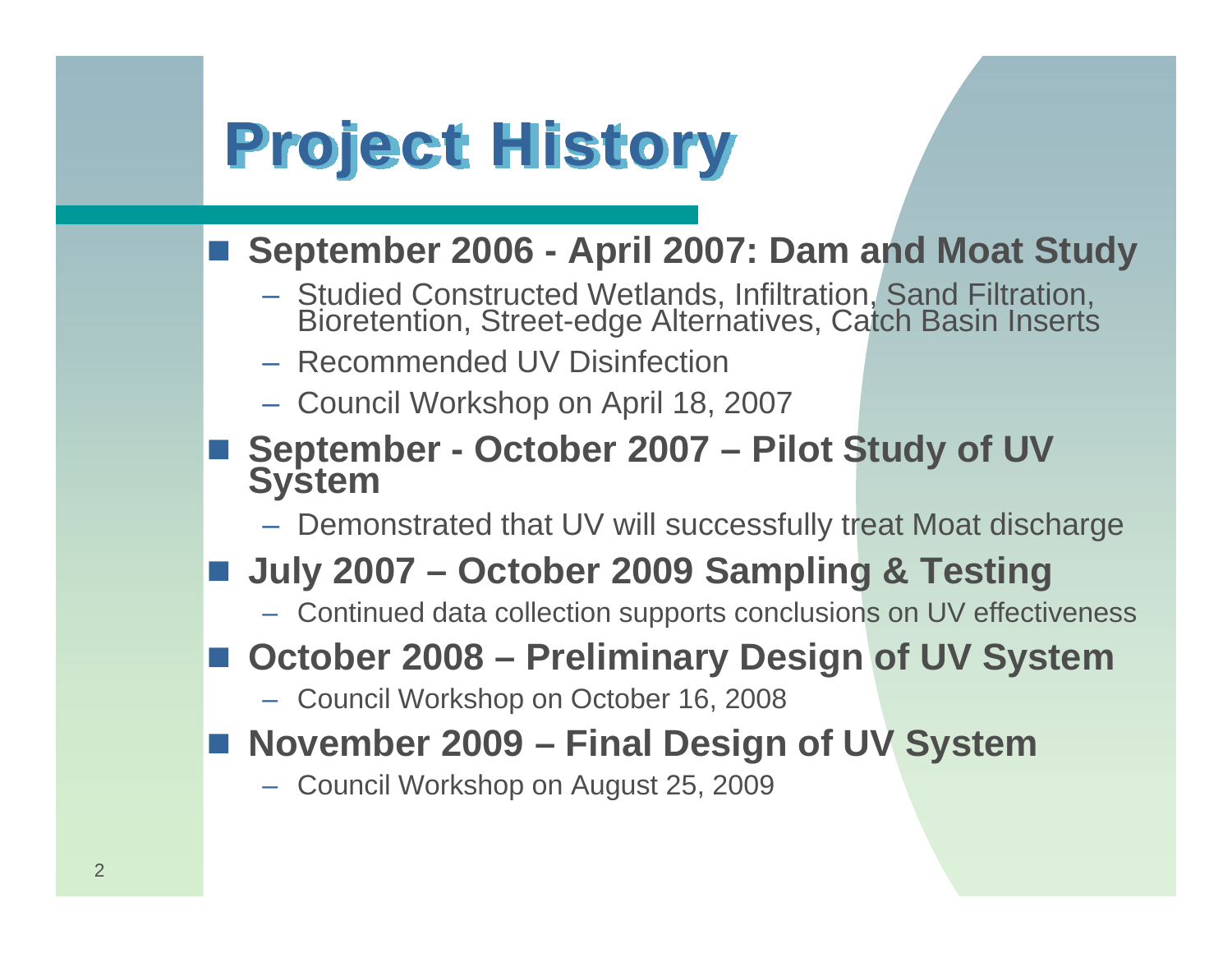## Current Project Schedule

- **Contract Contract Contract Contract Contract Contract Contract Contract Contract Contract Contract Contract C November 2009- Receive Last Project Permits**
- **December 2009-Bid Project Construction**
- **January 2010- Receive and Evaluate Bids**
- **February 17, 2010 – Construction Contract in Place**
	- Critical deadline to receive ARRA funding.
- **Contract Contract Contract Contract Contract Contract Contract Contract Contract Contract Contract Contract C August 2010- Complete Construction**
- **September 2010 – Complete Startup**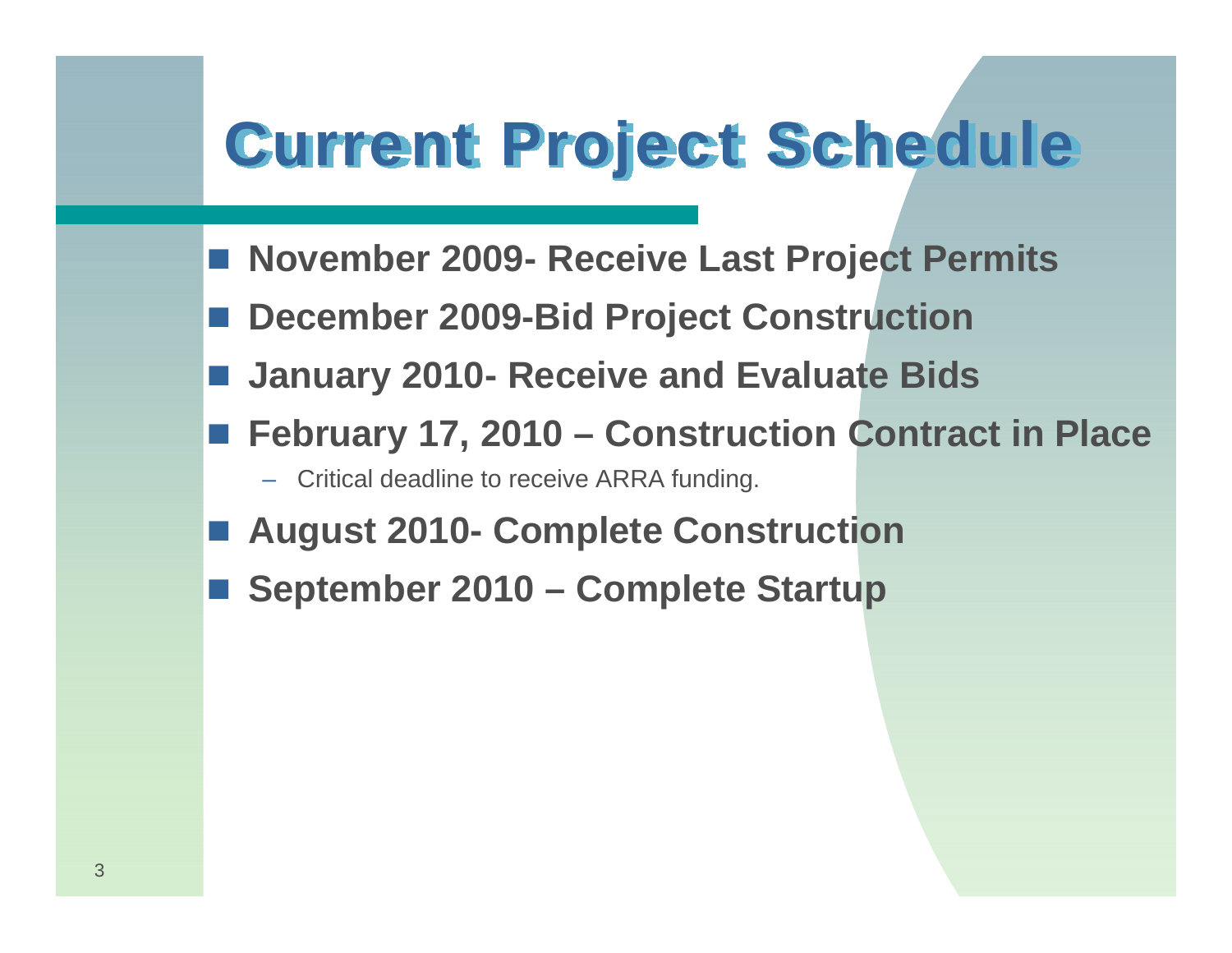### Capital Funding

Estimated Capital Construction Costs \$5,400,000 Earmark through USEPA - \$286,000  $RIDEM Grant - 2007*$  - \$ 60,000 RIDEM Grant – 2009\* - \$2,500,000 **\*Narragansett Bay & Watershed Restoration Bond**

**TOTAL NET CAPITAL \$2,554,000**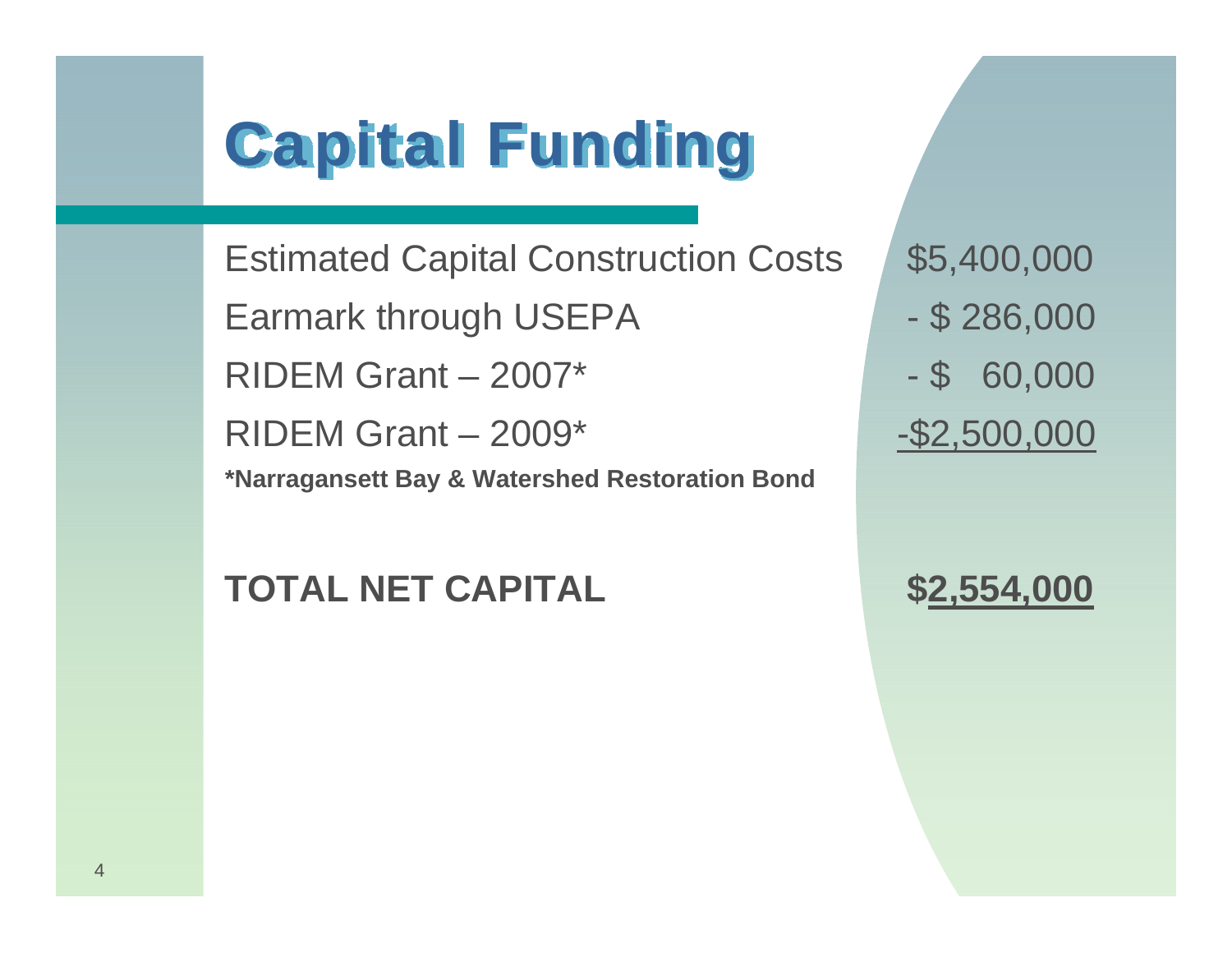#### ARRA Funding

■ UV Project approved for funding up to \$2,644,000 as part of RI Clean Water Projects to be funded using funds from American Recovery and Restoration Act

**Funding administered as subsidized loans** with principal forgiveness through the RI Clean Water Finance Agency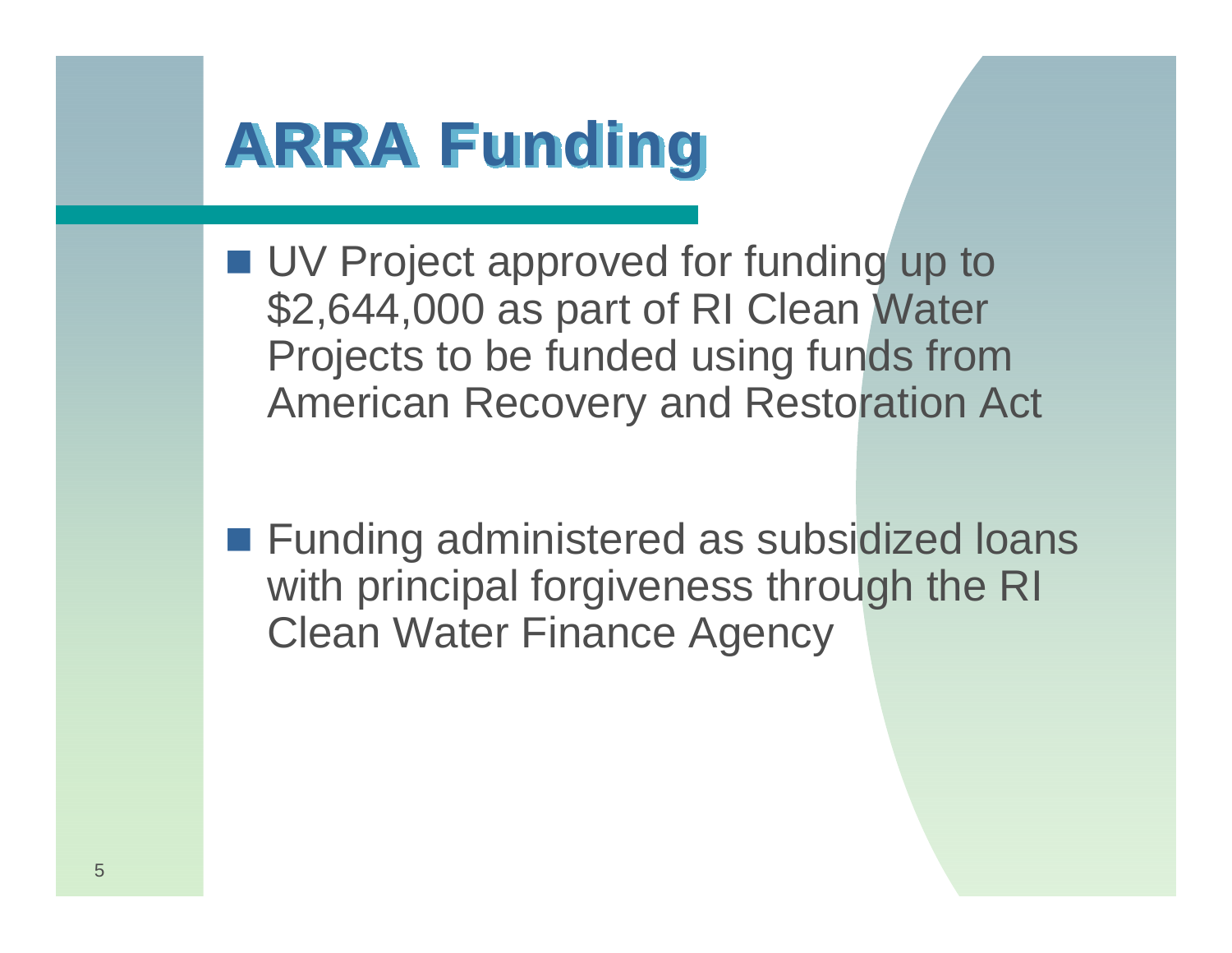#### ARRA Funding

- **\$2,644,000 borrowing**
- Interest Rate 2.99% (Loan Fee= 0.5%)
- **20 year Loan**
- Principal Forgiveness is 15.09% and **equals \$399,105**
- **Annual Debt Service \$154,475**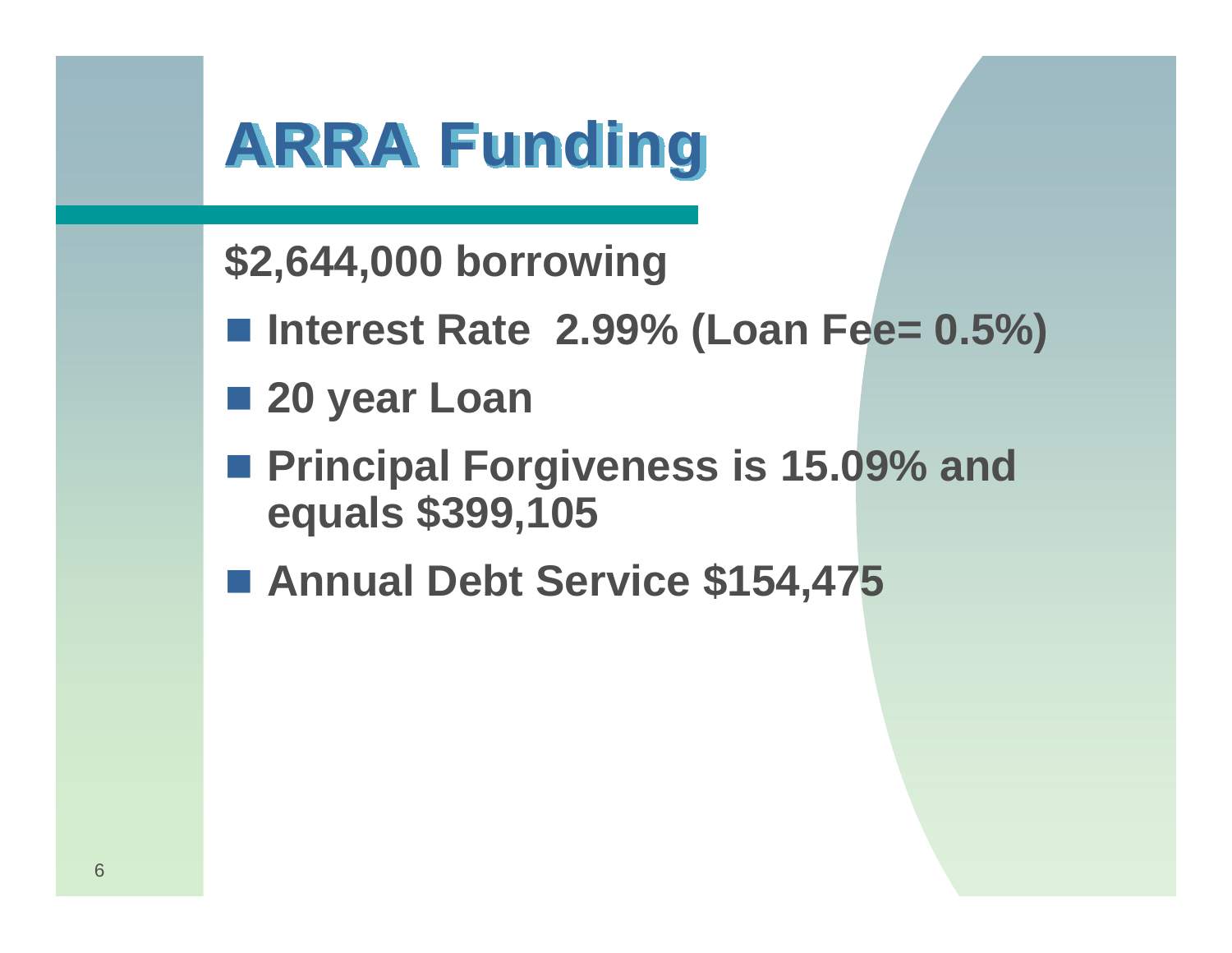#### Additional Funding

**Additional sources of funding will reduce the amount borrowed from RICWFA**

**Participation by the Town of Middletown and RIDOT**

- **Middletown- continuing discussions**
- **RIDOT- \$250,000 (pending FHWA approval)**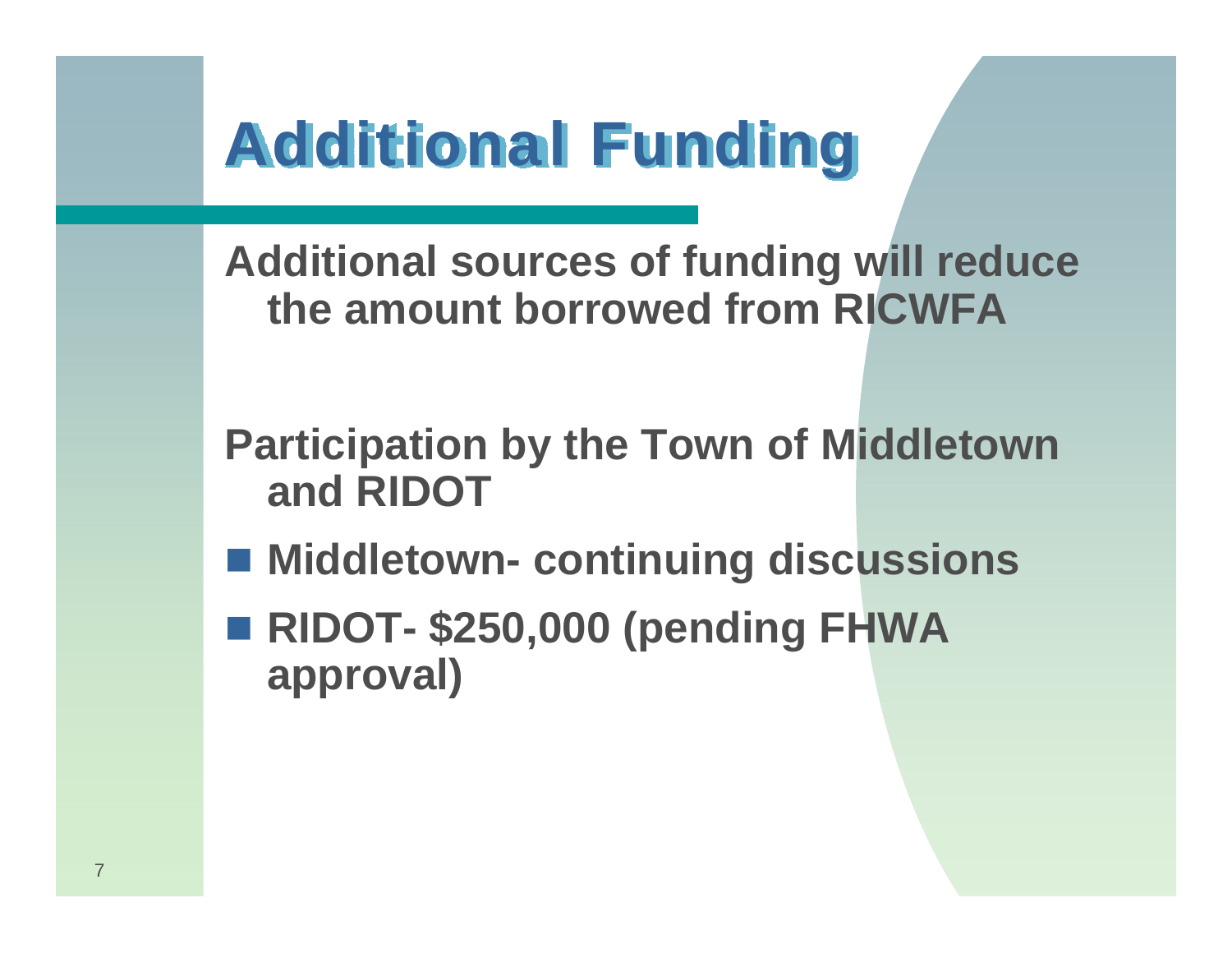#### Opinion of Annual O&M Costs

**Operate 57 Annual Rain Events (2002-2009 Data)**

| <b>ITEM</b>                | 24-hr Event | 48-hr Event |
|----------------------------|-------------|-------------|
| Power                      | \$62,000    | \$114,000   |
| <b>Lamp Replacement</b>    | \$27,000    | \$55,000    |
| <b>Ballast Replacement</b> | \$16,000    | \$16,000    |
| Labor                      | \$36,000    | \$67,000    |
| <b>TOTAL</b>               | \$141,000   | \$252,000   |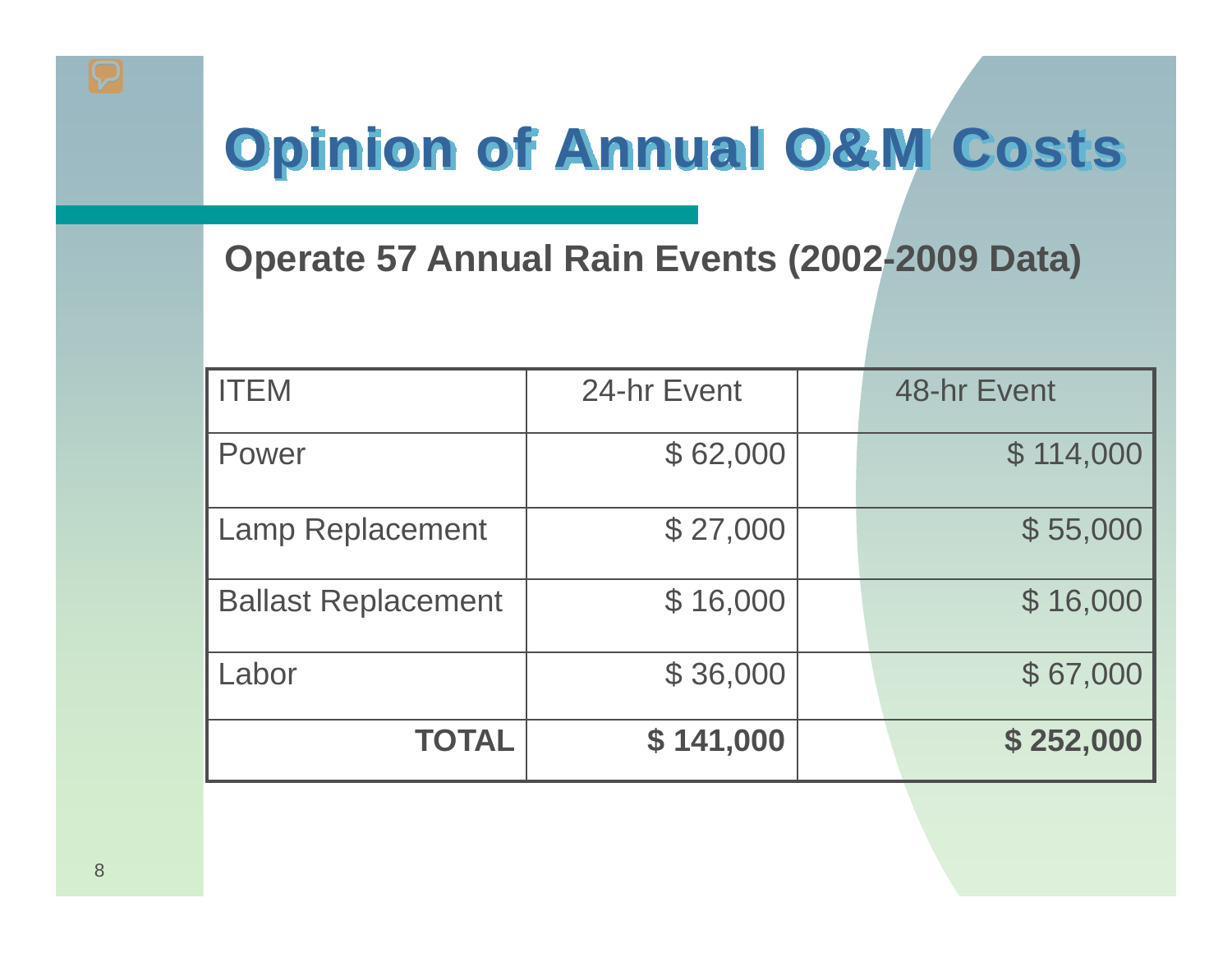#### Opinion of Annual O&M Costs

**Operate Between May – September** 

#### **Average 22 Storm Events**

| <b>ITEM</b>                | 24-hr Event | 48-hr Event |
|----------------------------|-------------|-------------|
| Power                      | \$24,000    | \$45,000    |
| <b>Lamp Replacement</b>    | \$11,000    | \$22,000    |
| <b>Ballast Replacement</b> | \$7,000     | \$7,000     |
| Labor                      | \$14,000    | \$26,000    |
| <b>TOTAL</b>               | \$56,000    | \$100,000   |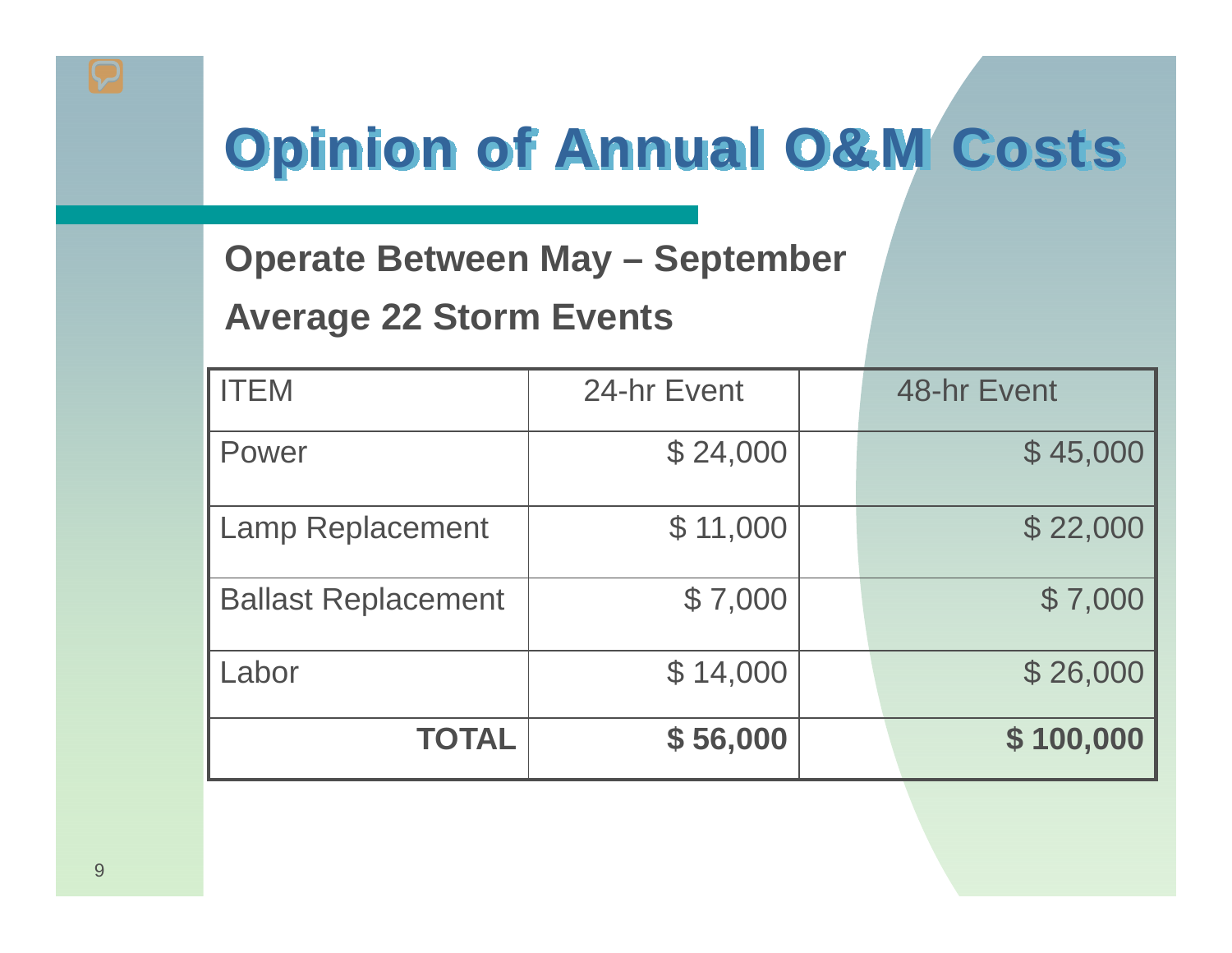# 20-yr Life Cycle Costs

| <b>Scenario</b>                    | May-September   Year-Round<br>Only |          |
|------------------------------------|------------------------------------|----------|
| 24 Hour<br><b>Operation</b>        | \$4.8 M                            | \$6.0 M  |
| <b>48 Hour</b><br><b>Operation</b> | \$7.3 <sub>M</sub>                 | \$10.6 M |

**4% Inflation on Annual O/M**

**Costs include Annual Debt Service Associated with borrowing \$2.644 M**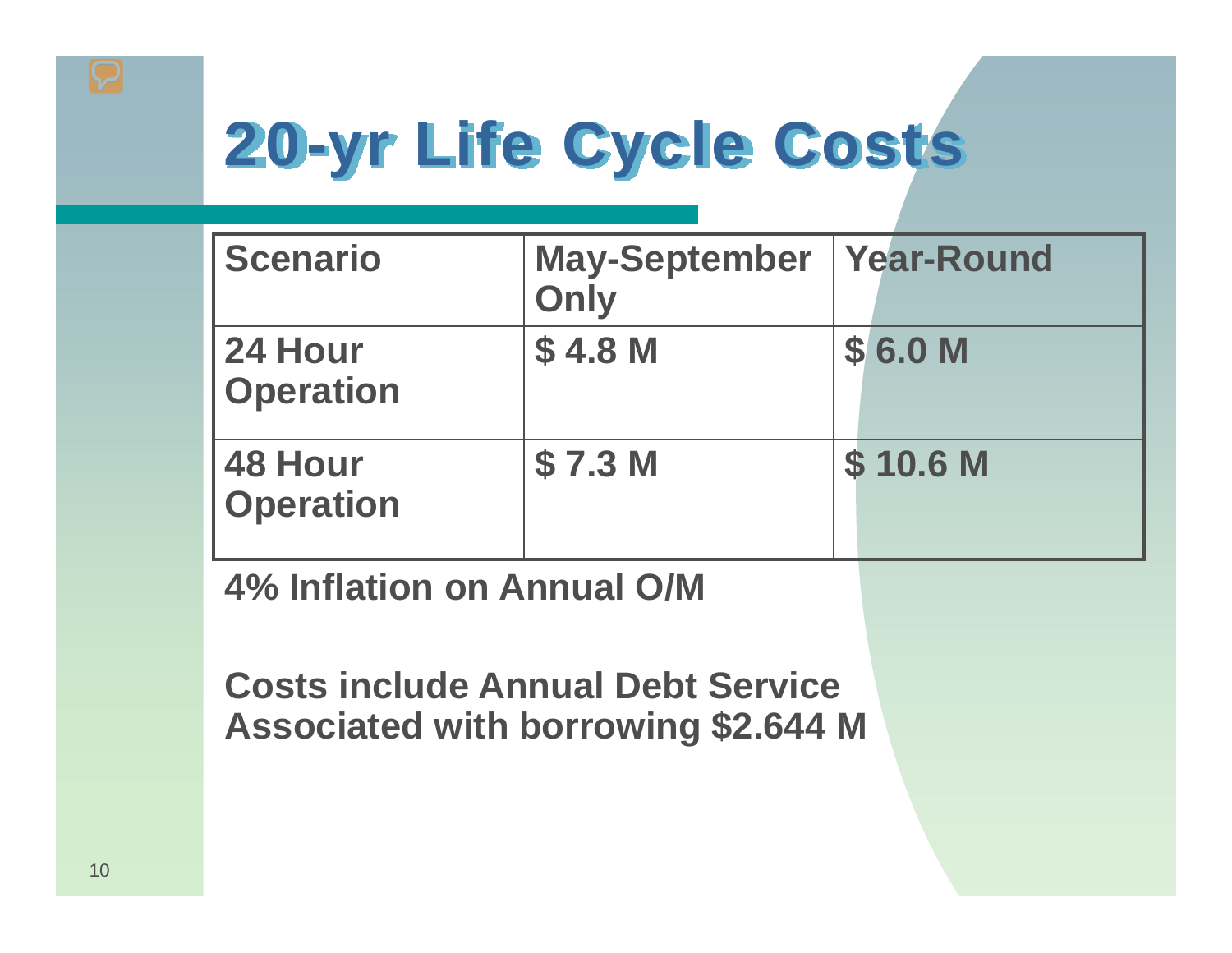### Permitting Status

- **RIDEM Water Quality Certification** 
	- Approved
- **Army Corps of Engineers**
	- Category II PGP Approval
- **Contract Contract Contract Contract Contract Contract Contract Contract Contract Contract Contract Contract C RIDOT Physical Alteration Permit**
	- Approved
- State Fire Marshall
	- Approved
- **State Building Official**
	- Approval expected in two weeks
- CRMC Application
	- Council Meeting on 11/24
	- Staff recommends approval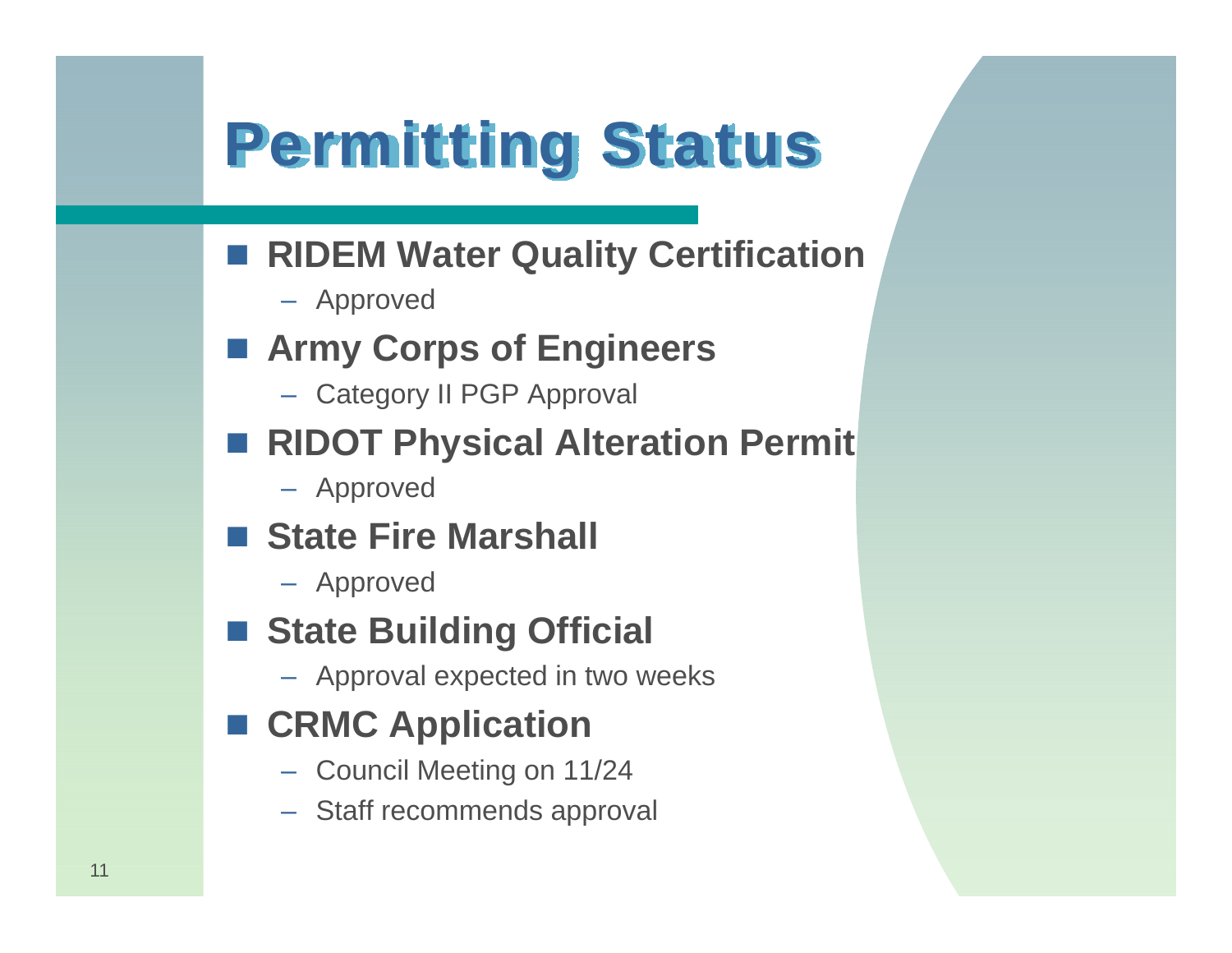## Planning Board Comments

#### **Comments received on 10/19/09**

- Surface Finishes that blend with area
- Native plants/natural landscaping to soften appearance
- Noise Impacts
- Impact of Lighting on Surrounding Area
- Blending security fencing blended to beach area
- $-$  Information signage at facility
- $\mathcal{L}_{\mathcal{A}}$  $-$  Driveway to be one-way to prevent U-turn
- Pervious materials in driveway